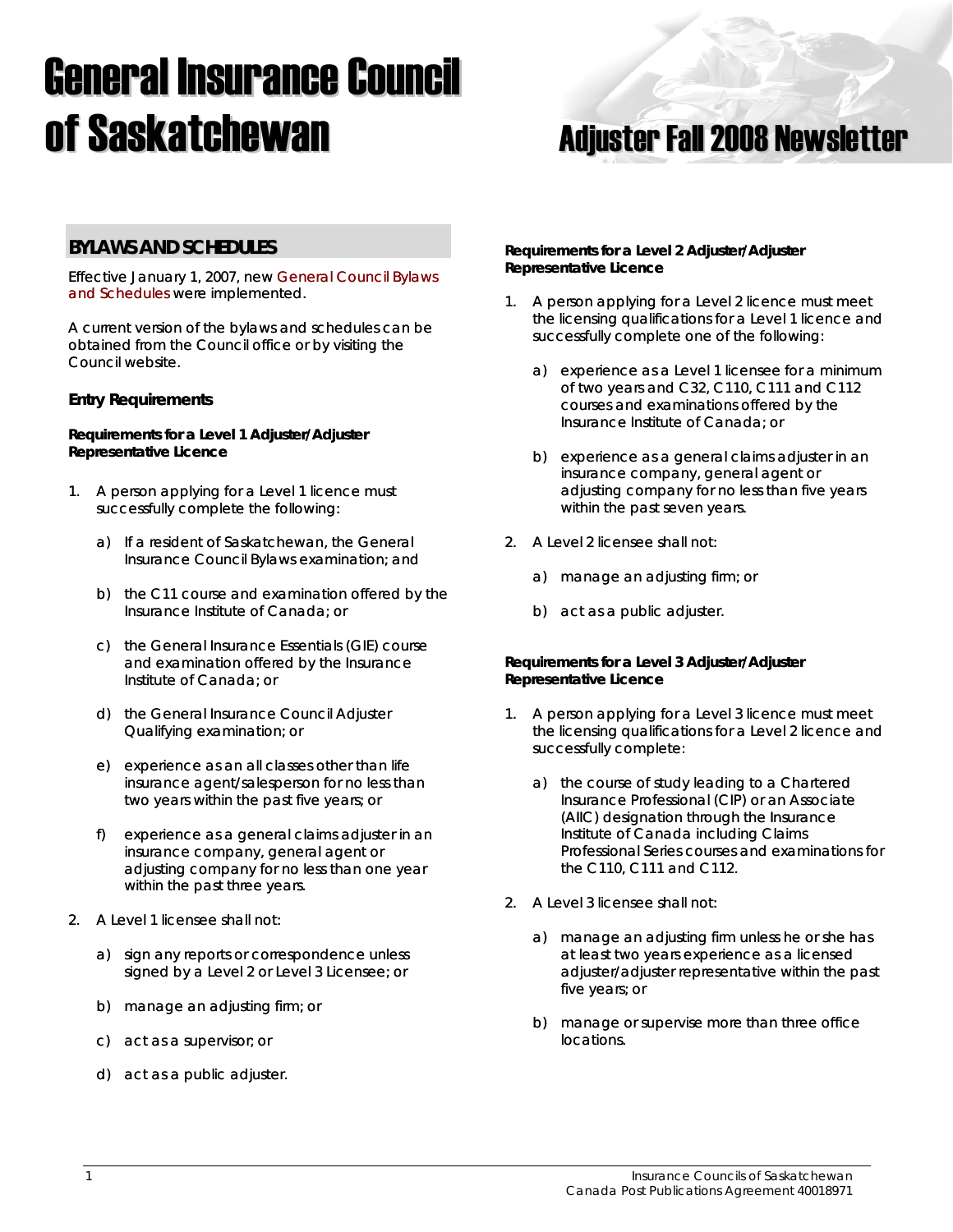## **Misconduct**

The misconduct section of the bylaw has been completely rewritten and licensees are urged to familiarize themselves with Bylaw 8 to ensure compliance.

## **Requirement for designated person**

Effective January 1, 2007, adjusting firms are required to designate one licensee who is employed predominately by the adjusting firm to be responsible for the overall management and supervision of the adjusting firm and its office locations.

*Management includes direction and/or control of the operations of an adjusting firm or an office location of an adjusting firm.* 

*Supervision means reasonable and prudent oversight of insurance transactions.*

The designated person means the person identified to Council by the adjusting firm in an application or report to Council.

Failure to designate a person to be responsible for the overall management and supervision of the adjusting firm or its office locations may result in the suspension of the adjusting firm's licence.

## **Errors and Omissions Insurance**

Effective July 2008 all Errors & Omissions Insurance policies must be underwritten by an insurance company licensed to do business in Canada. The bylaw has been amended as follows:

- 1. An adjusting firm or an adjuster shall maintain and provide annually proof of a valid policy of errors and omissions insurance that meets the following requirements:
	- a) a minimum of \$500,000 coverage and a minimum aggregate limit of \$1,000,000;
	- b) be broad enough to cover all insurance services which the licensee is licensed to offer as defined by The Saskatchewan Insurance Act; and
	- c) be underwritten by an insurance company licensed to do business in Canada.
- 2. Failure by a licensee to immediately notify Council in the event of cancellation or non-renewal of errors and omissions insurance is misconduct.

# **FINES AND COSTS**

The General Insurance Council Bylaws were amended effective May 27, 2008. This will allow Council to assess fines and costs related to investigations.

- 1. A fine not exceeding \$5,000 for each finding and \$15,000 in the aggregate for all findings; and
- 2. The costs of the investigation and hearing into the licensee's conduct and related costs, including the expenses of the complaints and investigation committee and the discipline committee and the costs of legal services and witnesses; and
- 3. If a licensee fails to make payment in accordance with items (1) and (2) above, the licensee's licence will be suspended.

## **LICENCE FEE INCREASE**

As a result of increased operating costs including a major redevelopment of our licensing system, Council will increase all licence fees in 2009 and 2010.

The following licence fee increase is scheduled for implementation effective January 1, 2009.

| Adjusting Firm          | \$10 increase in 2009; and a<br>further \$10 increase in 2010      |
|-------------------------|--------------------------------------------------------------------|
| Adjuster Representative | \$10 increase in year 2009; and<br>a further \$10 increase in 2010 |

The General Insurance Council of Saskatchewan has maintained the same licence fees for the past thirteen years.

# **COMMUNICATION BY EMAIL**

The General Insurance Council of Saskatchewan will begin sending newsletters and other licence notices by email rather than Canada Post. Licensees will be provided notice and directed to a link on the Council website. Those licensees who do not have email addresses will continue to receive service by mail or fax.

If you have not identified an email address or not provided Council with your current email address, please do so by emailing your updated email address to info@skcouncil.sk.ca.

## **COUNCIL WEBSITE**

The Council website provides a licensee search function available to the industry and the public.

A licensee can confirm their licence status or determine if their licence has been renewed.

The bylaws, schedules, licence forms and other information are also available.

[Visit www.skcouncil.sk.ca.](http://www.skcouncil.sk.ca/)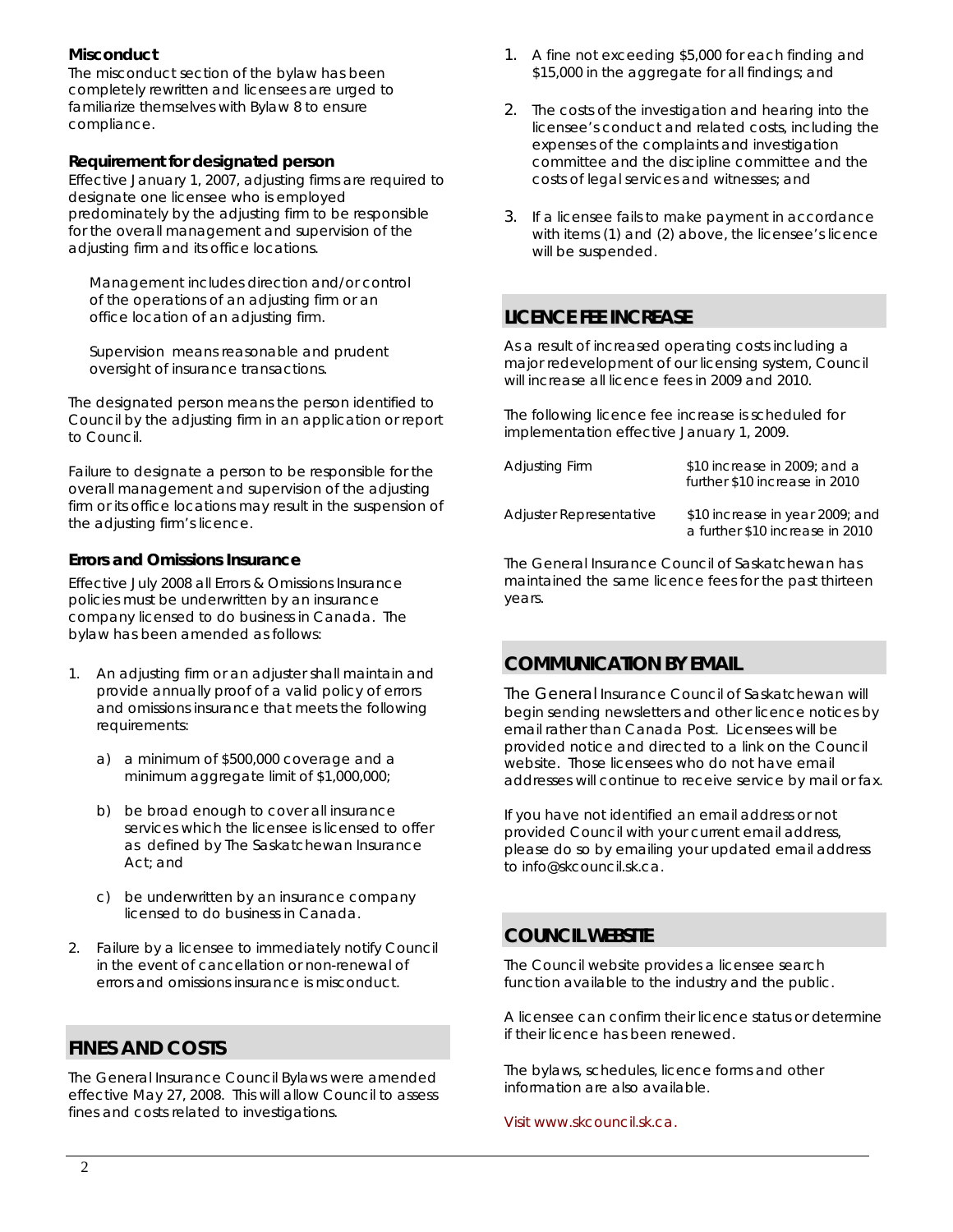## **OTHER BULLETINS**

Licensees may access the Life, Hail, Travel and All Classes Bulletins from the home page of the Council website.

[Past bulletins](http://www.skcouncil.sk.ca/bulletin.htm) may also be obtained from the website.

## **AUDITED FINANCIAL STATEMENT**

The December 31, 2007 Audited Financial Statement is available on the Council web site.

## **DISCIPLINARY SECTION - ALL LICENCE CLASSES**

### **June 1, 2006 – November 3, 2008**

A licensee who uses information in this bulletin to discredit another licensee or any other person will be guilty of misconduct.

**Aon Reed Stenhouse Inc.** (Aon) and **Murray G. Sali** (M. Sali), on October 14, 2008, entered into an Agreement and Undertaking (The Agreement) with the Complaints and Investigation Committee (The Committee) of the General Insurance Council of Saskatchewan (Council) whereby, Aon and M. Sali, the designated level 3 licensee, in Saskatchewan agreed that:

- 1. They would pay the costs Council incurred in respect of this matter in the amount of \$6,562.00;
- 2. M. Sali for a period of one year commencing October 15, 2008 through to and including October 15, 2009 be prohibited from acting as a designated level 3 licensee or a designated person for any of Aon's offices in Saskatchewan; and
- 3. M. Sali on or before March 31, 2009, attend and successfully complete an ethics course approved by Council and if he fails to do so his insurance salesperson licence will be suspended until he does successfully complete an ethics course approved by Council.
- 4. No further disciplinary or other action would be taken against Aon or M. Sali.

 This resolution arose from an acknowledgement by Aon and M. Sali that:

1. An unlicensed employee of Aon had been allowed to engage in activities on behalf of Aon that required an all classes of insurance salesperson licence;

- 2. M. Sali was Aon's designated level 3 licensee and had overall management and supervision responsibilities for Aon's Saskatchewan offices;
- 3. M. Sali failed to exercise reasonable and prudent oversight of the employees activities after having received notice of the Council's unresolved concerns respecting the employees suitability to hold a license; and
- 4. The unlicensed solicitation and/or negotiation of insurance was a contravention of Section 418 of *The Saskatchewan Insurance Act,* and Council's Bylaw 8 Section 2 (g).

**Gerhard Bosman** of Calgary AB representing The Canada Life Insurance Company on August 13, 2007 entered into a consensual agreement in which he agreed to the cancellation of his Life and Accident & Sickness Licence.

In the consensual agreement he acknowledged that he had accepted a premium payment in the amount of \$7,000 from a client which he did not give to the insurance company. He used it for his own expenses. He then misled the client about the investment the client believed they had by providing false investment updates.

Mr. Bosman was as well charged with theft as result of Canada Life's investigation and on April 9, 2008 was convicted under Sections 332 (1) and 334 (a) of the criminal code. He was sentenced to 9 months imprisonment in the community.

#### **Darwin Alexander Brown and Heartland Agencies Ltd.**

of Yorkton SK representing the Co-operators General Insurance Company, pleaded guilty to failing to act with integrity in their dealings with two clients when they accepted premium payments in the amount of \$14,645 from the clients over a two year period. The insurance for which the premiums were paid was never placed with an insurance company. The All Classes insurance licenses of Darwin Alexander Brown and Heartland Agencies Ltd. that were suspended at the time of the guilty plea, were cancelled for a minimum period of ten years.

**Darwin Alexander Brown** of Yorkton SK representing the Co-operators Life Insurance Company, was refused an application for a Life and Accident & Sickness licence. The refusal of licence by the Licensing Committee of the Life Insurance Council of Saskatchewan was a result of his demonstrated unsuitability to hold a licence as evidenced by his guilty plea before the General Insurance Council of Saskatchewan.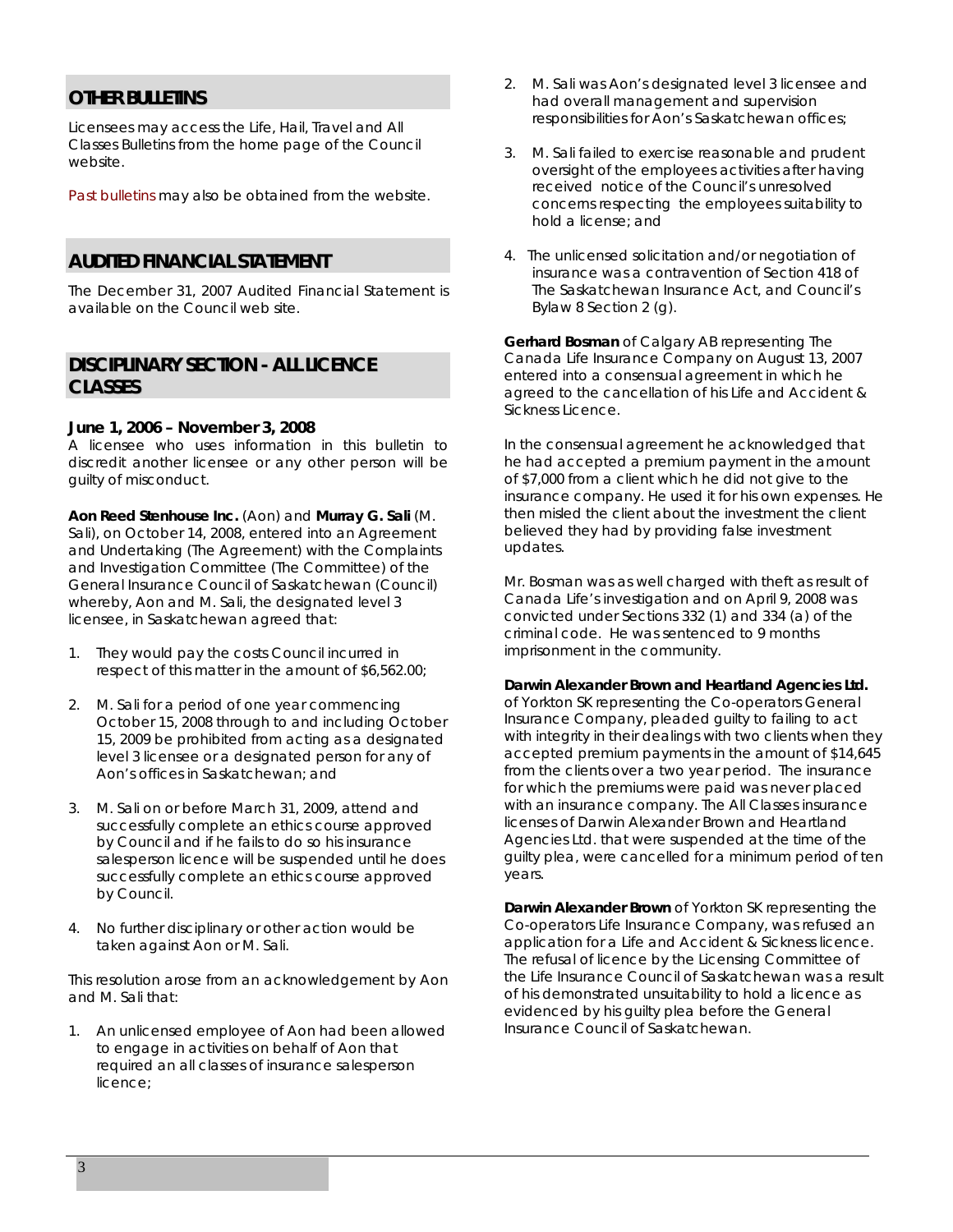**Donald Benjamin Beveridge, Carolyn Ann Beveridge and Ascent Financial Services Ltd.** of Maple Creek SK representing The Equitable Life Insurance Company of Canada were on September 13, 2007 found to have offered inducements to a client that caused a client to make decisions that were not in the client's best interests. They were as well found to have placed their interests before that of the client and in doing so potentially harmed the standing of licensees. The conduct involved one client who invested in a business owned by the licensees. A joint recommendation on penalty made by the Complaints and Investigation Committee, the client and the licensees was accepted by the Discipline Committee and was made an order of The Discipline Committee and the following conditions were applied to:

"The licence of Donald Beveridge is hereby subject to conditions imposed by the Discipline Committee of the Life Insurance Council pursuant to a penalty order dated October 22, 2007. In the event the licensee breaches a condition imposed by the penalty order, this licence will be immediately suspended and remain suspended until all conditions are met.

The licence of Carolyn Beveridge is hereby subject to conditions imposed by the Discipline Committee of the Life Insurance Council pursuant to a penalty order dated October 22, 2007. In the event the licensee breaches a condition imposed by the penalty order, this licence will be immediately suspended and remain suspended until all conditions are met.

The licence of Ascent Financial Services Ltd. is hereby subject to conditions imposed by the Discipline Committee of the Life Insurance Council pursuant to a penalty order dated October 22, 2007. In the event the licensee breaches a condition imposed by the penalty order, this licence will be immediately suspended and remain suspended until all conditions are met.

In making the order the committee wants to make it clear to all licensees that borrowing money from a client is never an acceptable practice. Further, it should never be assumed that the repaying of the monies, once discovered, will resolve the matter for the licensee.

In the matter before the committee there were exceptional circumstances that caused the committee to accept the penalty agreement that did not carry a suspension or cancellation of licence for the licensees involved. The main factor the committee carefully considered in arriving at its decision was the irreparable damage to the consumer from non reimbursement that would ensue if the agreement was rejected in favour of a licence suspension or licence cancellation."

**Ted Dolinski** of Regina SK representing Knight-Archer Insurance Ltd., entered into a Consensual Agreement and Undertaking with the General Insurance Council, whereby he accepted a letter of warning for his failure to report within thirty days the commencement of a civil action against him. The nature of the allegations set out in the civil law suit were such that he was obligated to notify Council of the commencement of the civil action.

**Douglas K. Clarke Insurance Broker Limited** of Markham ON representing Aviva Insurance Company of Canada and **Douglas Damon Clarke** received a letter of warning for their failure to notify Council within thirty days of the commencement of the Registered Insurance Brokers of Ontario proceedings against them.

**Robert Bruce McFadyen** (McFadyen) of Waseca SK representing McFadyen & Sons Agencies Ltd., on August 29, 2008, entered into an Agreement and Undertaking (The Agreement) with the Complaints and Investigation Committee of the General Insurance Council of Saskatchewan (Council) whereby, McFadyen agreed that:

- 1. His All Classes of insurance licence would be cancelled for a period of 2 years; and
- 2. He would, if he sought to be licensed after the 2 year cancellation period, need to;
	- a) Qualify for a level 1 licence by successfully completing one of the licensing requirements set out in the Council Bylaws;
	- b) Attend and successfully complete an ethics course approved by Council; and
	- c) Pay the costs of the investigation in the amount of \$400.

McFadyen in The Agreement acknowledged that he:

- 1. Altered inspection dates on two Breeding Soundness Evaluation forms (the forms) that were prepared by the insured's veterinarian;
- 2. The forms needed to be dated less than 30 days prior to the application for insurance. In one case the form was prepared on February 27, 2008 and was re dated to April 27, 2008. In the second case the form was prepared on March 31, 2008 and was re dated to June 20, 2008;
- 3. By submitting the fraudulently altered forms had there been a claim the insurance company could have denied the coverage; and
- 4. That he had acted alone and that neither McFadyen & Sons Agencies Ltd. or any other person employed by the agency assisted him or was aware of his altering the forms.